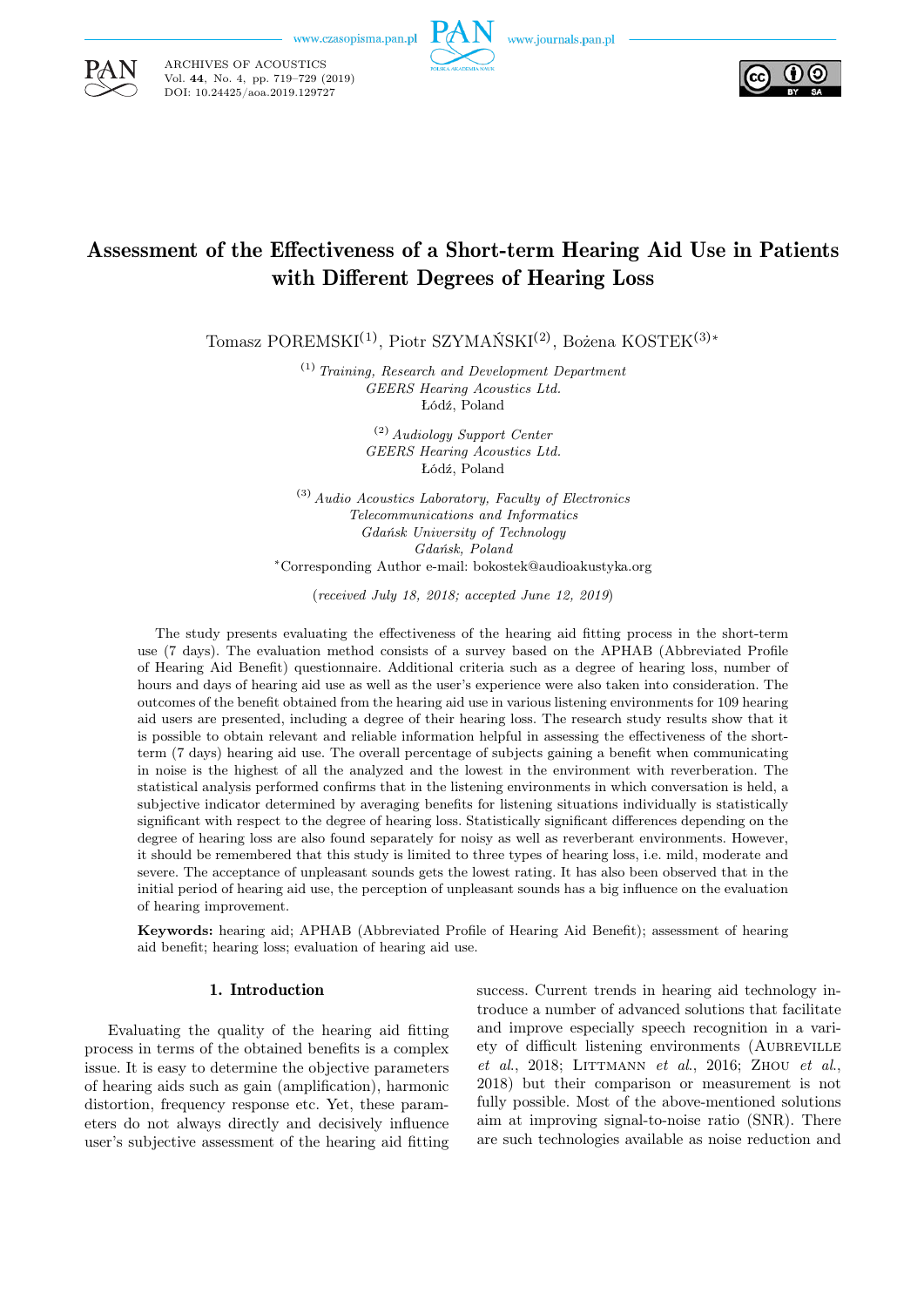speech enhancement systems, directional microphones (including programmes corresponding to the properties of concha), etc. (AUBREVILLE et al., 2018; KAKOL, Kostek, 2016; Kuklasinski, Jensen, 2017; Zhou et al., 2018). They are aimed at compensating for the loss of perceptual abilities of the hearing-impaired, which is most often associated with a deterioration of ability to hear quiet sounds and in most cases with a weaker ability to understand speech in more difficult listening environments such as: speech recognition in reverberant setting, in a group of people, from a distance, etc. Overall, modern hearing aids try to provide the best possible speech recognition and at the same time natural hearing to ensure comfort of staying in various listening environments. To achieve this aim there are such technological solutions applied as automatic recognition of acoustic conditions prevailing at a given moment and adaptive selection of individual systems as well as adjustment of their settings. Theoretically, application of all these technologies should improve the quality of hearing and satisfaction of hearing aid users. In daily life, both the potential hearing aid user and hearing care professional must make choices and compromise.

Technology solutions and their quality influence hearing aid prescription affordability. This, in turn, makes the best possible solution sometimes unachievable for the user. On the other hand, a wide choice of technologies offered in available hearing aids may make the instruments difficult to compare and evaluate objectively. It results from the fact that the quality and efficiency of the solutions offered in hearing aids, despite them being similar, depend on, inter alia, individual configuration and algorithms that manage them. Hearing care professionals usually do not have full insight and access to these mechanisms. Hence, it is difficult to objectively parameterize these systems and to determine their actual suitability for a given patient (SCHAFER et al., 2015). Hearing care professionals should rely, in their daily practice, on manufacturer's indications, their own experience and feedback from the user. On the other hand, a person who has decided to acquire a hearing aid would like a solution which provides a sufficient recovery of hearing and speech recognition in all listening environments. The hearing aid professional is then faced with the task of choosing the solution which a patient could afford and which would at the same time improve the user's hearing in listening settings most important for them. The question how to evaluate whether the solution chosen in this way is optimum for a person, the obtained benefit is sufficient and acceptable for him/her remains open (Karczewska-Nabelek, 2007). It should be noted that in the case of a severe hearing loss, achieving sufficient benefits may not be possible even using the best and most advanced solutions.

Considering the above, the goal of the study was to evaluate the effectiveness of hearing aid fitting after its short-term use.

Adopted evaluation method should:

- assess the most typical listening environments faced by a hearing-impaired elderly person,
- in the assessment of hearing aid benefit take into account a degree of hearing loss, user's hearing aid experience, and type of instruments used,
- evaluate non-acoustic factors and aspects of hearing aid use,
- be easy to implement at many hearing centres and utilize existing human resources and typical audiology equipment,
- be implemented as a user-friendly computer application.

The assessment of the impact of hearing loss on the effectiveness of hearing aids is very important. Various studies have shown that the unaided APHAB (Abbreviated Profile of Hearing Aid Benefit) survey is correlated with audiometric data (Cox et al., 2003; LÖHLER et al., 2016; 2017). The main goal of the work is examining the relationship between the degree of hearing loss and the short-term effectiveness of hearing aids that is aided APHAB.

It is worth emphasizing that usually the concept of short-term effectiveness assessment is understood as making such an assessment after 30–45 days from the first fitting of the hearing aids (MCARDEL et al., 2005; SHI et al., 2007). In this work data resulted from using the hearing aids for 7 days are to be evaluated. Therefore, another goal of the work is to check whether it is possible to obtain a reliable assessment of effectiveness, which after such a short period of time would allow predicting the effects of the future use of the hearing aid.

The results obtained by this research across a large group of people should allow the development of indicators determining the quality of hearing aid fitting and the benefits that hearing aid users can gain from a short-term use.

In this way, it will also be possible to create guidelines and recommendations that may be helpful in selecting specific solutions meeting the individual requirements and needs of the hearing-impaired.

# 2. Overview of the methods of evaluating the effectiveness of hearing aid fitting process

Methods of evaluating the efficiency of hearing aid fitting process can be divided into objective and subjective (Cox, 1999; Hojan, 2014; Humes, 1999; MENDEL, 2009). The objective assessment is most often associated with the concept of verification, while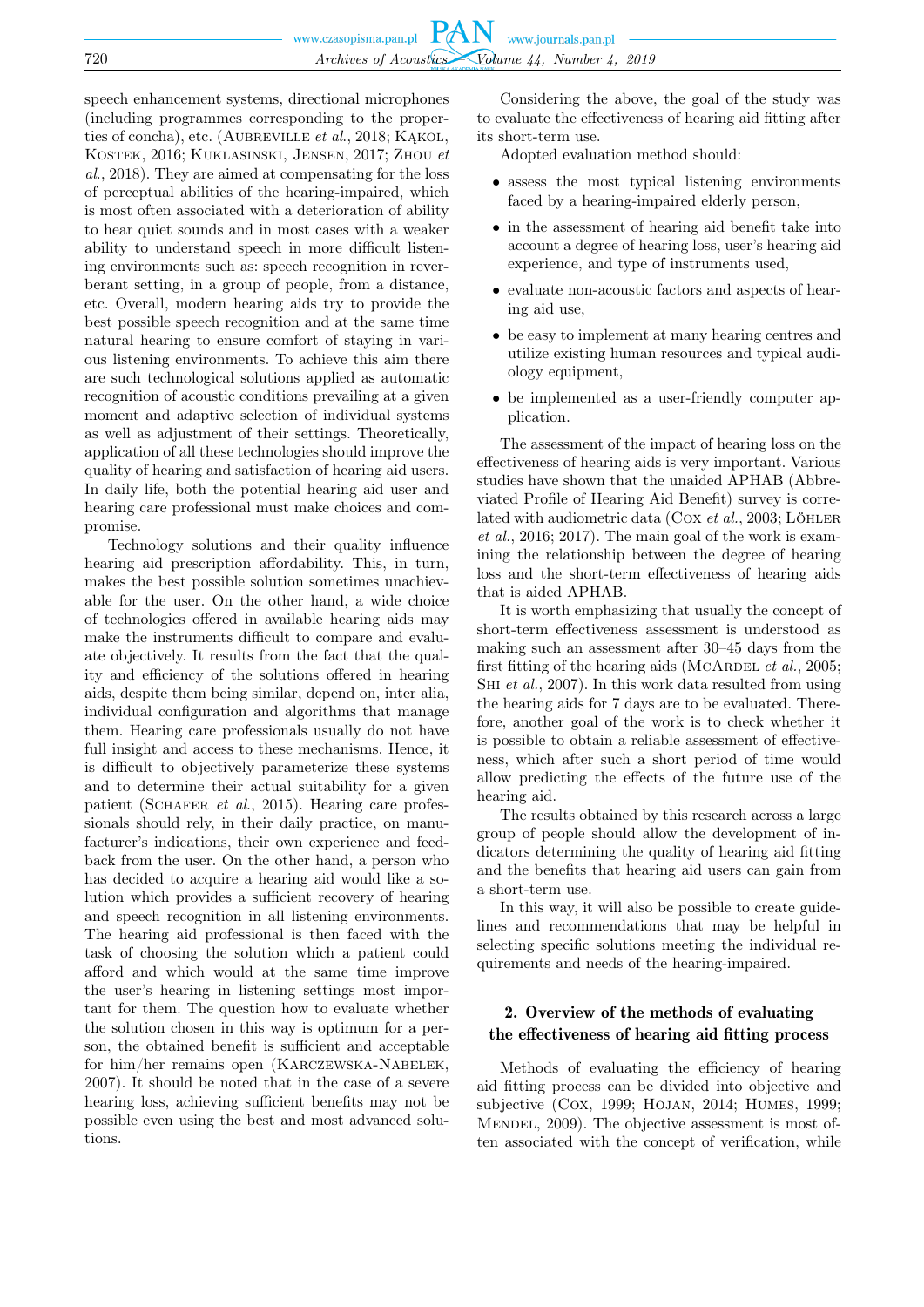the subjective evaluation with the concept of validation. Verification of the acoustic parameters of hearing aid enables to check whether the acoustic signal that reaches the hearing aid user's tympanic membrane has characteristics compliant with the requirements of a chosen fitting method. Validation, in turn, is the assessment of benefits obtained from the hearing aid use for which questionnaires such as the Abbreviated Profile of Hearing Aid Benefit (APHAB) or through scales such as the Client Oriented Scale of Improvement or the COSI (DILLON *et al.*, 1997) are utilized.

Measurements of hearing aid effectiveness may concern many aspects, including compensation for hearing loss, acceptance, gain, or satisfaction with hearing aid fitting. Over the last few decades, new questionnaires which address these aspects have been developed. In addition, there are methods of assessing the efficiency of hearing aid fitting process which use tonal signals and various types of verbal tests as a research material.

Due to the fact that the APHAB questionnaire was selected and used in this research it will be described in more detail in this study.

APHAB is a closed-ended, self-assessment questionnaire completed by a hearing aid wearer. It was developed in 1995 as a more 'user-friendly' tool in clinical applications than PHAB due to a decreased number of elements (Cox, Alexander, 1995; Tylor, 2007). It consists of 24 items (statements) scored in four 6-item sub-scales:

- EC (Ease of Communication) communication abilities in quiet, effort involved in communication under relatively favorable conditions;
- RV (Reverberation) communication abilities under reverberant listening conditions, describes speech recognition in moderately reverberant settings;
- BN (Background Noise) communication abilities in the presence of background noise, describes speech recognition in the presence of multi-talker babble or other competing noise (environmental noise);
- AV (Aversiveness of Sounds) the degree of acceptance of unpleasant sounds, describes negative reactions to environmental noise (Cox, Alexander, 1995; Hojan, 2014; Tylor, 2007).

The benefit obtained from hearing aid use can be assessed by analyzing the mean percentage values for individual sub-scales (EC, RV, BN, AV) (Cox, Alexander, 1995; Hojan, 2014; Löhler et al., 2017) as well as calculating the mean value for three (EC, RV, BN) (COX et al., 2005; JOHNSON et al., 2010; LÖHLER et al., 2017) or four sub-scales (so-called Global Score) (Hojan, 2014).

In our study the following denotations representing benefit for individual sub-scales were adopted:

 $APHAB_{EC}$ ,  $APHAB_{RV}$ ,  $APHAB_{BN}$ ,  $APHAB_{AV}$ , and for Global Score respectively:  $APHAB<sub>3</sub>$  and  $APHAB<sub>4</sub>$ . It should be noted that  $APHAB<sub>3</sub>$  is an indicator determined by averaging benefits for listening situations individually related to conducting conversations in the environment of EC, RV, BN and  $APHAB<sub>4</sub>$  denotes averaging benefits for all four situations, including the one associated with the acceptance of unpleasant sounds, i.e. AV.

The Abbreviated Profile of Hearing Aid Benefit (APHAB) is widely used to assess the effectiveness of hearing aids. It is also noteworthy to mention that this questionnaire is also used for other purposes, e.g. as a tool for evaluating fittings protocols (Shi et al., 2007), for comparison of the effectiveness of various technological solutions in the field of hearing aids (Wood, Lutman, 2004; Valente, Mispagel, 2008) and for evaluating other questionnaires (MCARDEL et al., 2005).

## 3. Method

As mentioned in the previous section, there are many methods for evaluating the benefits and effectiveness of hearing aid fitting.

To evaluate the most common listening situations experienced by the elderly hearing-impaired person as well as the benefits derived from hearing aid use, it was decided to include the APHAB inventory into this study. This choice was determined by a wide variety of listening environments referred to in the questionnaire. Additionally, due to the fact that the questionnaire has a closed-ended structure, this enables to perform various comparisons. It is possible to compare, for instance, the effectiveness of two different types of hearing aids or settings for the same person. In the case of a large number of subjects, it is possible to determine the overall trend for one specific type of hearing aid or the entire family of hearing aid technology.

One of the goals of the study was to assess the short-term benefits obtained from hearing aid use so that it could easily be implemented at hearing aid dispensing centres. For this purpose, a web-based application was developed that includes the above-mentioned areas for assessing the efficiency, effectiveness and hearing aid benefits. It systematizes and organizes the way of collecting and filing the results. The application was prepared using the Moodle platform. ICT infrastructure makes the application accessible from all above mentioned centres. It is planned to make this tool available for general use in the future. The application contains two types of surveys that are closely related to the respondent's subsequent visits. The surveys arrange and indicate the steps to be taken at the subject's follow-up appointments. Therefore, they should be filled out in the right order. The content of Questionnaire No. 1 is illustrated in Table 1.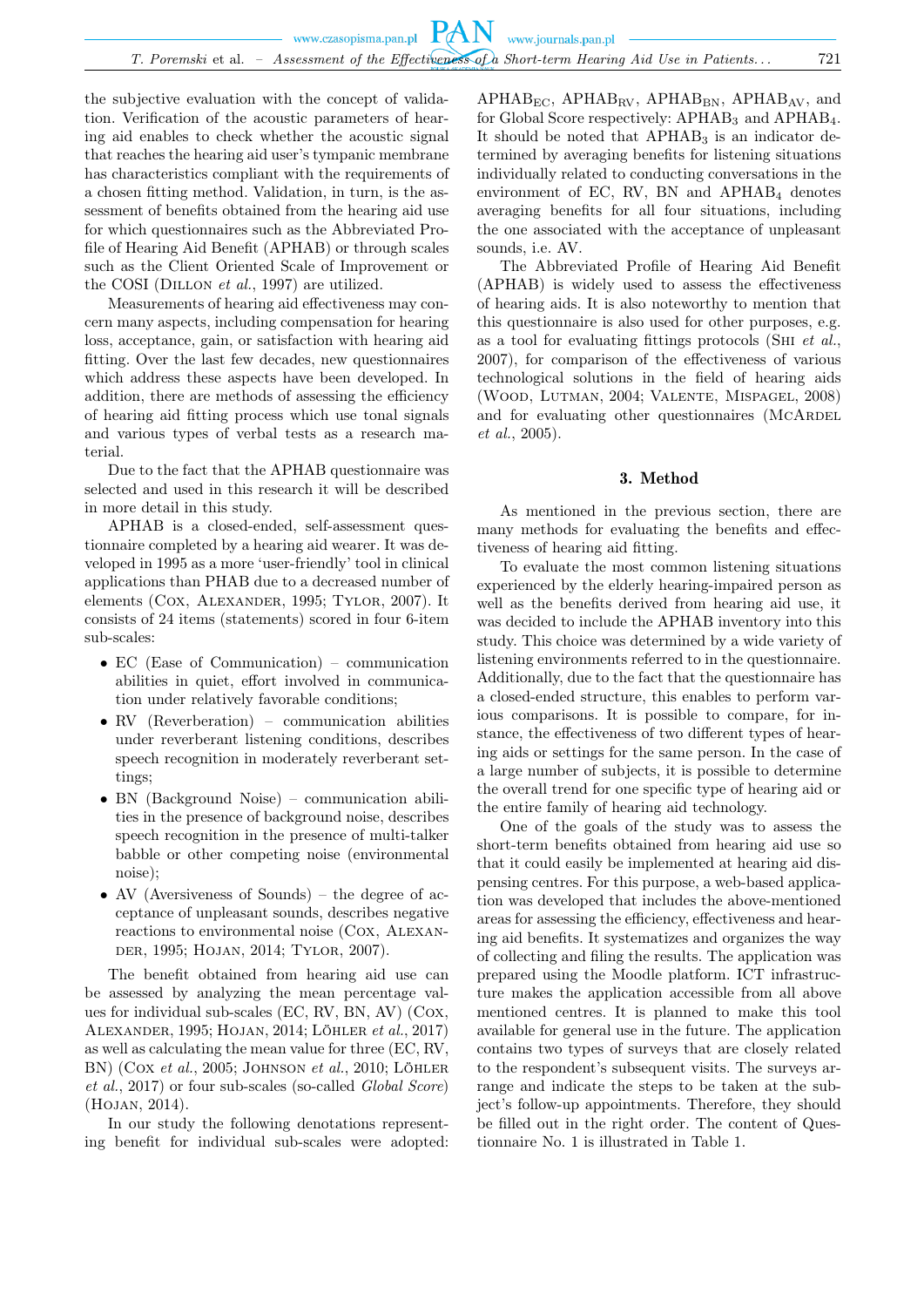| Subject's ID                                                                                             |          |             |                         |                       |                         |                           |                  |        |
|----------------------------------------------------------------------------------------------------------|----------|-------------|-------------------------|-----------------------|-------------------------|---------------------------|------------------|--------|
| Is the patient a hearing aid user?                                                                       |          | Yes         |                         |                       | N <sub>o</sub>          |                           |                  |        |
|                                                                                                          |          | $\Box$      |                         |                       | $\Box$                  |                           |                  |        |
| Name of used hearing aid                                                                                 |          |             |                         |                       |                         |                           |                  |        |
| How long has the patient been using hearing aids (years)?                                                | N/A      | less than 1 |                         |                       | $1 - 2$                 |                           | more than 2      |        |
|                                                                                                          | П        | п           |                         | $\Box$                |                         | $\Box$                    |                  |        |
| Right Ear – arithmetic mean of hearing loss (for f: 0.5, 1, 2 and 4 kHz)                                 |          |             |                         |                       |                         |                           |                  |        |
| Left Ear – arithmetic mean of hearing loss (for f: 0.5, 1, 2 and 4 kHz)                                  |          |             |                         |                       |                         |                           |                  |        |
| Recognition of one syllable words under free-field conditions without hearing aid (unaided) (65 dB, 1 m) |          |             |                         |                       |                         |                           |                  |        |
| Recognition of one syllable words under free-field conditions with hearing aid (aided) (65 dB, 1 m)      |          |             |                         |                       |                         |                           |                  |        |
| <b>APHAB</b> (Abbreviated Profile Of Hearing Aid Benefit) – assessment without hearing aid               |          |             |                         |                       |                         |                           |                  |        |
|                                                                                                          | Always   | 99%)        | Almost always<br>$87\%$ | Generally<br>$(75\%)$ | Half-the-time<br>$50\%$ | $O$ cassionally<br>$25\%$ | Seldom<br>$12\%$ |        |
| 1. When I am in a crowded grocery store, talking with the<br>cashier, I can follow the conversation.     | $\Box$   |             | $\Box$                  | $\Box$                | $\Box$                  | $\Box$                    | $\Box$           | □      |
| $2. \dots$                                                                                               | $\Box$   |             | $\Box$                  | $\Box$                | $\Box$                  | $\Box$                    | □                | □      |
|                                                                                                          | $\vdots$ |             | $\vdots$                | $\vdots$              | $\vdots$                | $\vdots$                  | $\vdots$         |        |
| $24.$                                                                                                    | $\Box$   |             | $\Box$                  | $\Box$                | $\Box$                  | $\Box$                    | □                | $\Box$ |
| Other remarks, suggestions, observations of the subject:                                                 |          |             |                         |                       |                         |                           |                  |        |

Table 1. Illustration of the questionnaire used during the subject's first visit.

At the very beginning of the first visit all standard hearing aid fitting procedures are performed. They comprise, among others, medical history, otoscopy, audiometric test and hearing aid fitting. With regard to the hearing aid benefit measurement, an expanded interview is conducted. It is supplemented with the questions from the APHAB questionnaire. The part of the questionnaire which refers to the subject's unaided hearing performance in various daily life situations is completed. Once the subject has been fitted with a hearing aid, speech audiometry is performed without and with the instrument. Finally, this person is counseled on how to operate, use any features and take care of his/her hearing aid. It is recommended that the user wears his/her hearing aid for seven consecutive days, at least four hours a day. The upper limit of use is not determined and depends only on the hearing aid user.

It is standard practice to see the user after the 7-day hearing aid use for a follow-up appointment. The goal of the visit is to determine the short-term benefits obtained from using the hearing aid. For this purpose, an interview with the user is conducted using Questionnaire No. 2 (see Table 2). One of the most important elements of this follow-up check is reading the data from the instruments and saving them in the electronic program for hearing aid operation. Based on this, Questionnaire No. 2 is completed with the actual

duration of hearing aid use, which can be identified precisely hour by hour. This is an important parameter which will be taken into account while assessing the benefits obtained from hearing aids. It turns out that in some cases there is a discrepancy between the hearing aid use declared by the user and the actual state. Due to this, it is possible to assess the subjective benefits obtained by the user with respect to the objective parameter which is the duration of hearing aid use. The next step is to re-test the recognition of one-syllable words under free-field conditions and complete the second part of the APHAB questionnaire. This time the questions involve aided hearing in various listening environments. Percentage differences in responses given during the first (Questionnaire 1) and second visit (Questionnaire 2 – see Table 2) constitute the assessment of hearing improvement in the above mentioned situations.

One of the goals of this method was also to evaluate non-acoustic indicators and aspects of hearing aid use. Therefore, the last part of the questionnaire contains additional questions, mainly aimed at gathering information on the user's general opinion about the comfort of hearing aid use. The preliminary studies show that during the initial period of hearing aid use, an increased perception of loud sounds in noise is most cumbersome for the hearing aid user (Poremski et al., 2017). HOUBEN et al.  $(2011)$  showed that although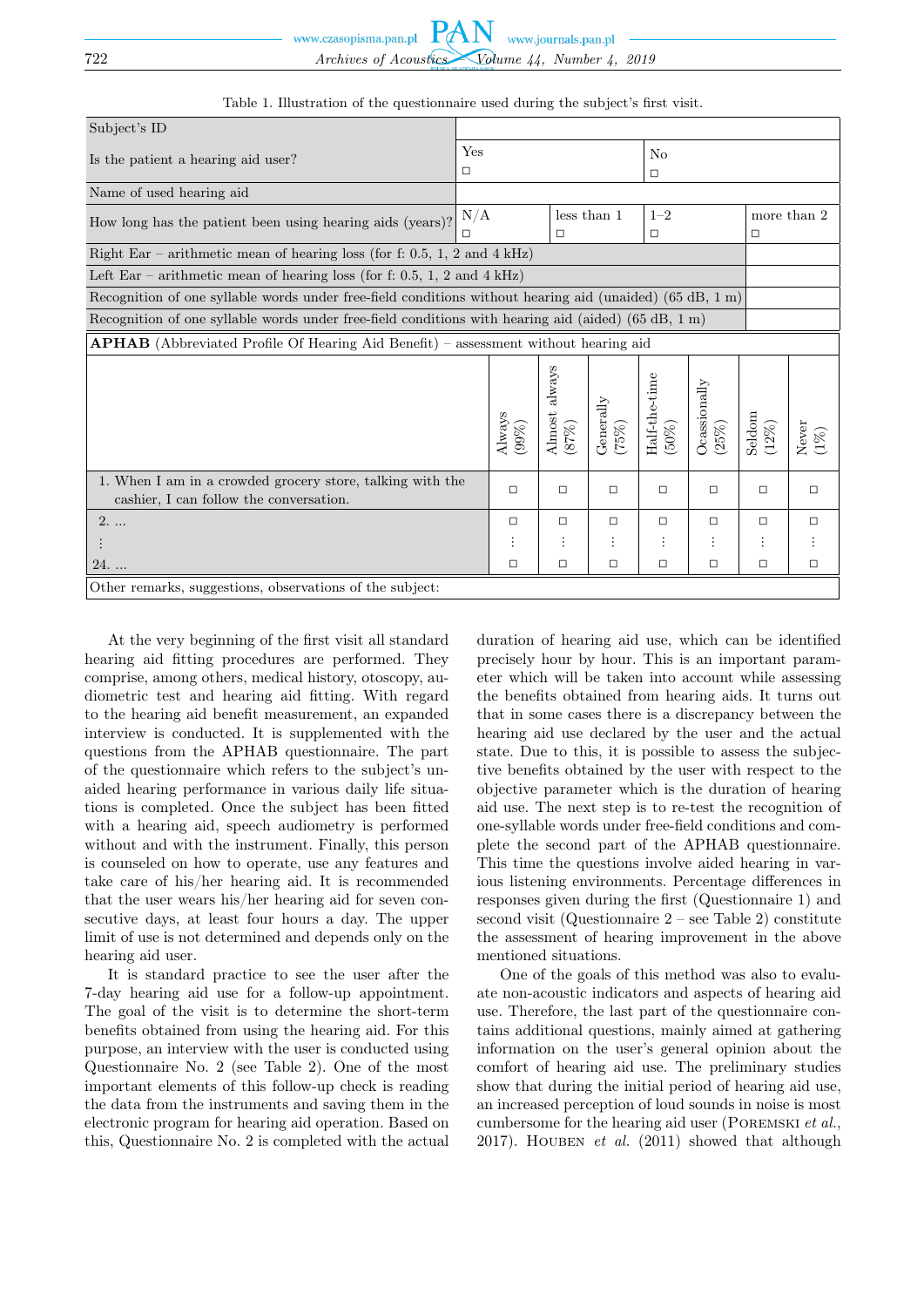www.czasopisma.pan.pl

www.journals.pan.pl

Table 2. Illustration of the content and structure of the questionnaire used during the subject's follow-up visit after 7 days.

**PAN** 

| Model of a hearing aid that the patient is testing on Right Ear                                      |     |                             |                           |                      |                         |                          |                    |                |
|------------------------------------------------------------------------------------------------------|-----|-----------------------------|---------------------------|----------------------|-------------------------|--------------------------|--------------------|----------------|
| Tube type used in a hearing aid on Right Ear                                                         | N/A | $\operatorname{standard}$   |                           | slim                 |                         | <b>RIC</b>               |                    |                |
|                                                                                                      | □   | $\Box$                      |                           | $\Box$               |                         | $\Box$                   |                    |                |
| Size of Righ Ear ventilation                                                                         |     |                             |                           |                      |                         |                          |                    |                |
| Model of a hearing aid that the patient is testing on Left Ear                                       |     |                             |                           |                      |                         |                          |                    |                |
| Tube type used in a hearing aid on Left Ear                                                          | N/A | standard                    |                           |                      | slim                    |                          | RIC                |                |
|                                                                                                      | □   | $\Box$                      |                           | $\Box$               |                         | $\Box$                   |                    |                |
| Size of Left Ear ventilation                                                                         |     |                             |                           |                      |                         |                          |                    |                |
| How long has the patient been testing hearing aid (days)?                                            |     |                             |                           |                      |                         |                          |                    |                |
| Reading Data Logging. Actual duration of hearing aid use (number of hours)                           |     |                             |                           |                      |                         |                          |                    |                |
| Recognition of one syllable words under free-field conditions with hearing aid (aided)               |     |                             |                           |                      |                         |                          |                    |                |
| <b>APHAB</b> (Abbreviated Profile Of Hearing Aid Benefit) – assessment with hearing aid              |     |                             |                           |                      |                         |                          |                    |                |
|                                                                                                      |     | $\mathbf{A}$ lways<br>(99%) | Almost always<br>$(87\%)$ | Generally<br>$(262)$ | Half-the-time<br>$50\%$ | Ocassionally<br>$(25\%)$ | Seldom<br>$(12\%)$ | Never<br>$1\%$ |
| 1. When I am in a crowded grocery store, talking with the<br>cashier, I can follow the conversation. |     | $\Box$                      | $\Box$                    | $\Box$               | $\Box$                  | $\Box$                   | $\Box$             | $\Box$         |
| $2. \ldots$                                                                                          |     | $\Box$                      | $\Box$                    | $\Box$               | $\Box$                  | $\Box$                   | $\Box$             | $\Box$         |
|                                                                                                      |     | $\colon$                    | $\vdots$                  | $\vdots$             | $\vdots$                | $\vdots$                 | $\vdots$           | $\vdots$       |
| Additional questions regarding hearing aid use and non-acoustic aspects                              |     |                             |                           |                      |                         |                          |                    |                |
| Was hearing in noise comfortable?                                                                    |     | $\Box$                      | $\Box$                    | $\Box$               | $\Box$                  | $\Box$                   | $\Box$             | $\Box$         |
| Was hearing loudness with hearing aid adequate?                                                      |     | $\Box$                      | $\Box$                    | $\Box$               | $\Box$                  | $\Box$                   | $\Box$             | □              |
| Was the hearing aid comfortable to use?                                                              |     | $\Box$                      | $\Box$                    | $\Box$               | $\Box$                  | $\Box$                   | $\Box$             | $\Box$         |
| What were the reactions of people around you to the fact that                                        |     | Positive                    |                           | Neutral              |                         | Negative                 |                    |                |
| you were wearing the hearing aid?                                                                    |     | $\Box$<br>$\Box$            |                           |                      |                         | $\Box$                   |                    |                |
| Are you generally satisfied with the tested hearing aid?                                             |     | Yes                         |                           | N <sub>o</sub>       |                         |                          | I don't know       |                |
|                                                                                                      |     | $\Box$<br>$\Box$            |                           |                      |                         | $\Box$                   |                    |                |
| Did the hearing aid improve the comfort of your life                                                 |     | Yes<br>No                   |                           |                      |                         | I don't know             |                    |                |
| and speech understanding?                                                                            |     | $\Box$                      |                           | $\Box$               |                         |                          | $\Box$             |                |
| Do you plan to buy the hearing aid?                                                                  |     | Yes                         |                           | No                   |                         |                          | I don't know       |                |
|                                                                                                      |     | □                           |                           | $\Box$               |                         |                          | $\Box$             |                |
| Other remarks, suggestions, observations of the subject:                                             |     |                             |                           |                      |                         |                          |                    |                |

many noise reduction algorithms in consumer products are preset for the end-user, the question remains open whether these settings can be improved for the individual user. This is especially relevant in the case of hearing aid technologies and the hearing-impaired persons. This may discourage him/her from wearing the hearing aid despite the obvious benefits obtained in other listening environments. Other factors preventing subjects from accepting their hearing aids are the lack of full control over the loudness of the recognized sounds and the comfort of use. The questionnaire also includes questions to people in the immediate vicinity of a subject and, above all, their response to the change in the person's perceptual abilities. Finally, there is a ques-

tion that concerns the person's plans to acquire a hearing aid and consequently his/her permanent improvement in hearing and speech recognition. The aim of this question is to see how short-term hearing aid benefits can affect the decision of using a hearing aid on a regular, daily basis. The questionnaires also provide room for additional comments and suggestions from the subject.

According to the methodology described above, each subject filled out two questionnaires – the first one was completed prior to hearing aid use and the second one after 7 days. Only those data were taken into account that had shown at least four hours of a hearing aid utilizing during the day. The benefit derived from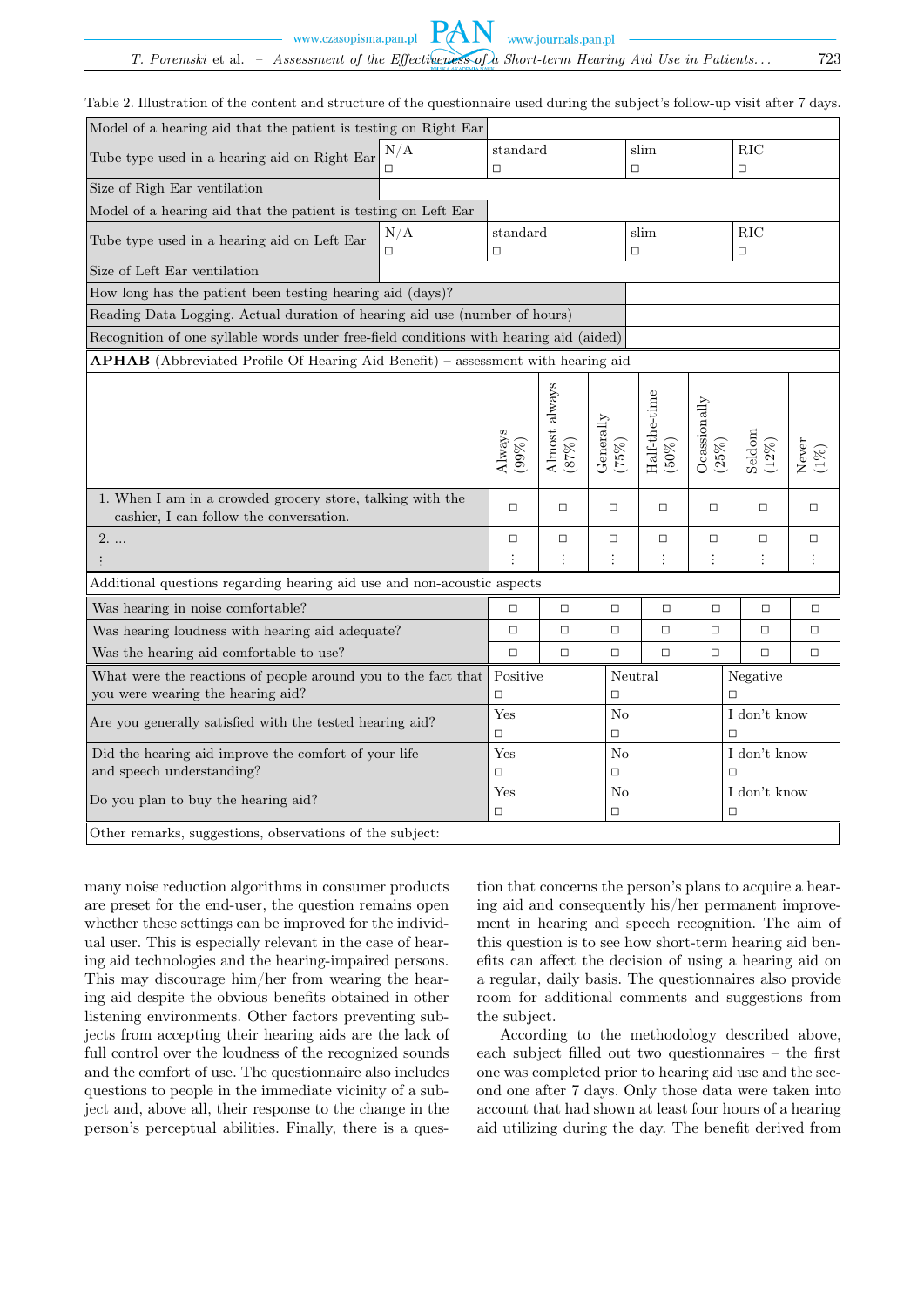| Technology level of hearing aids                                                                                          | А                                 | B                                                          |
|---------------------------------------------------------------------------------------------------------------------------|-----------------------------------|------------------------------------------------------------|
| Number of channels available                                                                                              | 8                                 | 12                                                         |
| Number of acoustic environments encountered in daily 2<br>life in which hearing aid settings are automatically<br>adapted | Calm situation<br>Speech in noise | 3<br>Calm situation<br>Speech in noise<br>Comfort in noise |
| Real ear microphone characteristic                                                                                        | No                                | $_{\rm Yes}$                                               |

Table 3. Differences between hearing aids characteristics used in the study.

hearing aid use is calculated as the difference in responses obtained during the first and the second visit. In each of the four listening environments: EC (Ease of Communication) – ease of communication with ambient noise in a quiet environment, BN (Background Noise) communication in the presence of background noise, RV (Reverberation) – communication in reverberant environments, AV (Aversiveness of Sounds) – perception of loud sound events, unpleasantness of environmental sounds), thus the respondent answered six questions. An adequate percentage weight is assigned to each answer (see Tables 1 and 2). Then the benefit calculated in this way was averaged in each listening setting.

The degree of hearing loss was taken into consideration while analyzing the data. The degree of hearing impairment was determined according to WHO definition as the average hearing threshold for frequencies 500, 1000, 2000, 4000 Hz for the better ear (World Health Organization [WHO], 1991, p. 2). A total of 275 subjects with different levels of hearing loss (i.e. monoaural, binaural, symmetrical and unsymmetrical) and using different hearing aids participated in the study. To ensure proper comparability of data for this analysis, only the results of test participants with binaural symmetric hearing loss of the same degree were further considered as other cases were underrepresented in the data obtained. An additional selection criterion was the use of hearing aids of one manufacturer belonging to the same family but with two technological levels (A and B). Overall, 109 cases were further analyzed. Below in Table 3 the differences between the A and B hearing aids are outlined. The other hearing aid characteristics such as gain, fitting range, adaptive directional microphone, noise reduction, speech enhancement, etc. are the same in both types of hearing aids analyzed, however they are individually selected according to the degree of hearing loss.

Data of 109 adult subjects were analyzed in this study, including 82 men (average age: 66.1, standard deviation: 9.2) and 27 women (average age: 65.3, standard deviation: 12.7). All participants provided a voluntary and informed written consent for participation in the study. The hearing loss range of the participants ranged from mild to severe. All of participants had symmetrical, sensorineural hearing loss. Of all 109 subjects, 28 had grade 1 (mild) hearing loss. Among this group there were six women (average age: 58.2, standard deviation: 5.0) and 12 men (average age: 65.0, standard deviation: 6.5). 73 of all subjects had grade 2 (moderate) hearing loss. This group included 18 women (average age: 66.1, standard deviation: 14.1) and 55 men (average age: 66.9, standard deviation: 10.4). Eight of all subjects had grade 3 (severe) of hearing loss. There were three women (average age: 74.7, standard deviation: 5.7) and five men (average age: 62.8, standard deviation: 1.5) with severe hearing loss. All test participants filled in APHAB questionnaires themselves and in addition they were able to adjust hearing aid settings manually without any help.

As already mentioned, participants have used two types of technology level of hearing aids (type A and type B). 49 of all subjects had used type A hearing aids. Among them there were 16 women (average age: 68.0, standard deviation: 11.1) and 33 men (average age: 65.5, standard deviation: 7.7). 60 of all subjects had used type B hearing aids. There were 11 women (average age: 61.4, standard deviation: 14.3) and 49 men (average age: 66.5, standard deviation: 10.2).

The data obtained as a result of the conducted research were analyzed based on the assumed significance level  $\alpha$  = 0.05. GNU R software was used for statistical analyses.

#### 4. Analysis of results

The results of the APHAB questionnaire, general satisfaction with tested hearing aids and the degree of hearing loss were analyzed. The obtained results have been presented in the form of a box and whiskers diagram. This is to show data variation and their distribution. In the further discussion of the results, the average values were taken into account, because they correlate directly with the results obtained and the criteria for the evaluation of results taken. The charts include auxiliary lines to illustrate the average values of the achieved benefit from the use of hearing aids in various acoustic environments. This is useful in assessing the trend (comparison) of the changes in benefit depending on the degree of hearing loss or the type of hearing aids used.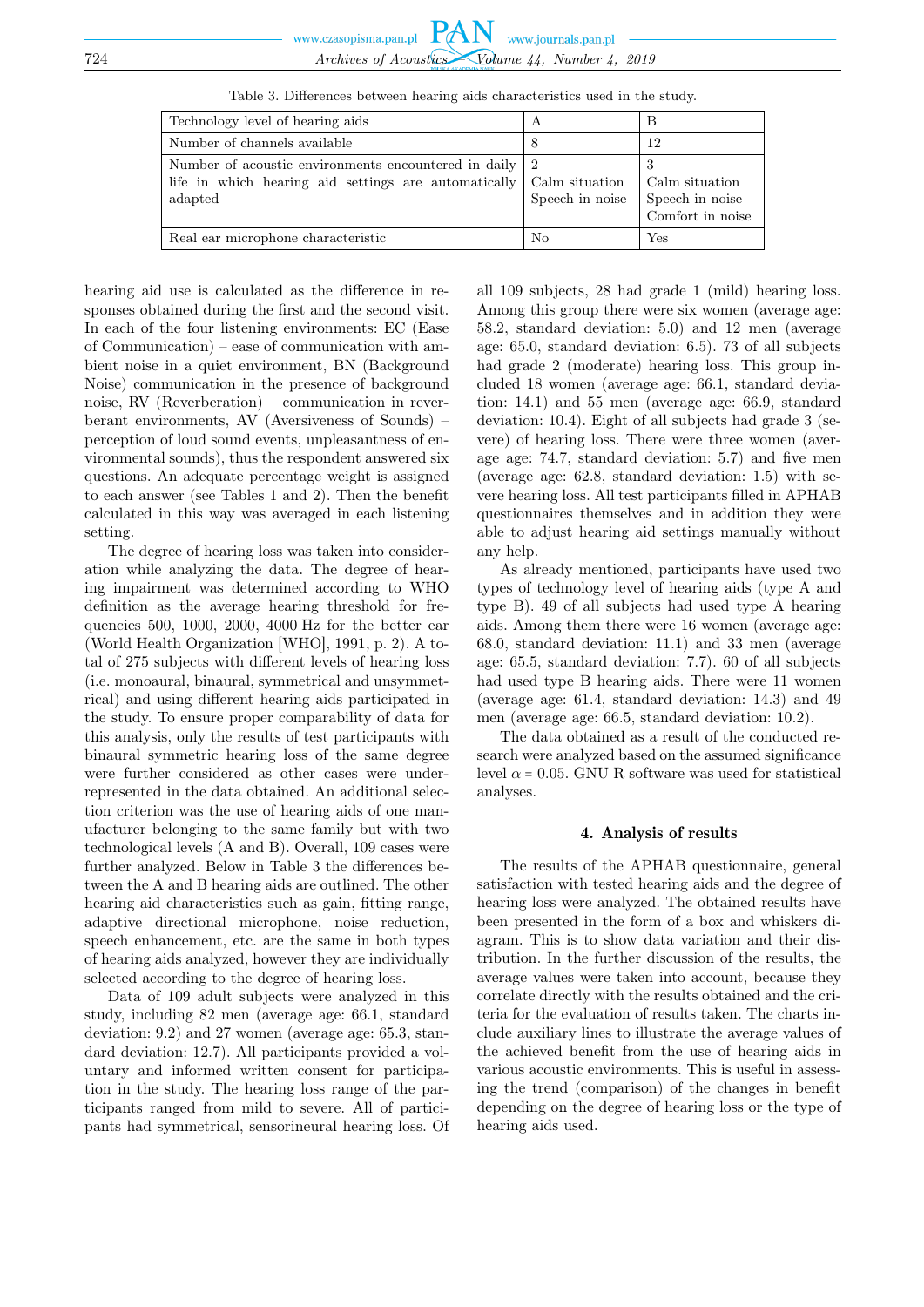First, the results were analyzed showing the shortterm benefit depending on the type of hearing aids used. Figure 1 presents a summary of overall, averaged scores (Global Score) usually presented as an arithmetic mean of the percentage benefit from hearing aid use in all listening situations that are assessed, i.e. EC, BN, RV and AV, denoted as APHAB4. Contrarily, APHAB3 takes into account only those situations that are directly related to communication or conversation (EC, BN, RV) and omits the situations (AV) in which the acceptance of unpleasant sounds is evaluated.



Fig. 1. Benefits obtained during short-term use of hearing aids with different technology levels, presented in the form of global indicators for three and four environments respectively (HA refers to hearing aid).

The following criteria for the classification of results were adopted: a benefit of  $\leq 0\%$  means deterioration of hearing, i.e. ineffective hearing aid use. A benefit of  $\langle 10\%$  is considered to be small, though positive. The next two ranges were created taking into account the criteria of other authors who, depending on the configuration of the results, propose the application of the criteria at the level of 10% in the case of global indicators (APHAB3 and APHAB4) and  $22\%$  for individual indicators (APHAB<sub>EC</sub>, APHAB<sub>RV</sub>,  $APHAB_{BN}$ ,  $APHAB_{AV}$ ) (Cox, 1997; HOJAN, 2014).

It is interesting to observe how the technology level of hearing aids affects the benefit achieved. It can be observed that users of type B hearing aids get better results than type A hearing aids, both for  $APHAB<sub>3</sub>$  and APHAB4. In order to check whether these results differ significantly, a statistical analysis was performed.

The assumption of the normality of variables was checked using the Shapiro-Wilk test. These variables have a normal distribution, therefore, the ANOVA test was used to check the statistical significance of differences, which did not result in a statistically significant result. Thus, it may be concluded that despite the differences in the benefit achieved for both types of hearing aids, they are not statistically significant (see Table 4).

In addition, it can be seen that the benefit of using the hearing aid in situations related only to conducting conversations in different environments  $(APHAB<sub>3</sub>)$  is clearly greater than in the  $APHAB<sub>4</sub>$  indicator, which also takes into account the acceptance of unpleasant sounds. Analyzing the whole set of data obtained in the course of the carried out study, it may be concluded that for the  $APHAB_3$  indicator, over 87% of users (counted together for A and B type devices) gain a benefit of over 10%, which means effective provisioning of hearing aids.

Taking into account the  $APHAB<sub>4</sub>$  indicator, the percentage of users with sufficient benefit from the use of hearing aids decreases to a total of 67%. It can be seen, therefore, that the overall benefit from the use of hearing aids will particularly be influenced by the assessment of the acceptance of unpleasant sounds. For a more detailed analysis of the data, the results obtained during short-term use of hearing aids with different technology levels for each environment are presented in Fig. 2.



Fig. 2. Benefits obtained in various listening environments during short-term use of hearing aids with technology levels of A and B (HA – as denoted in Fig. 1).

Similarly to the previous investigation, a statistical analysis was carried out to check whether the differ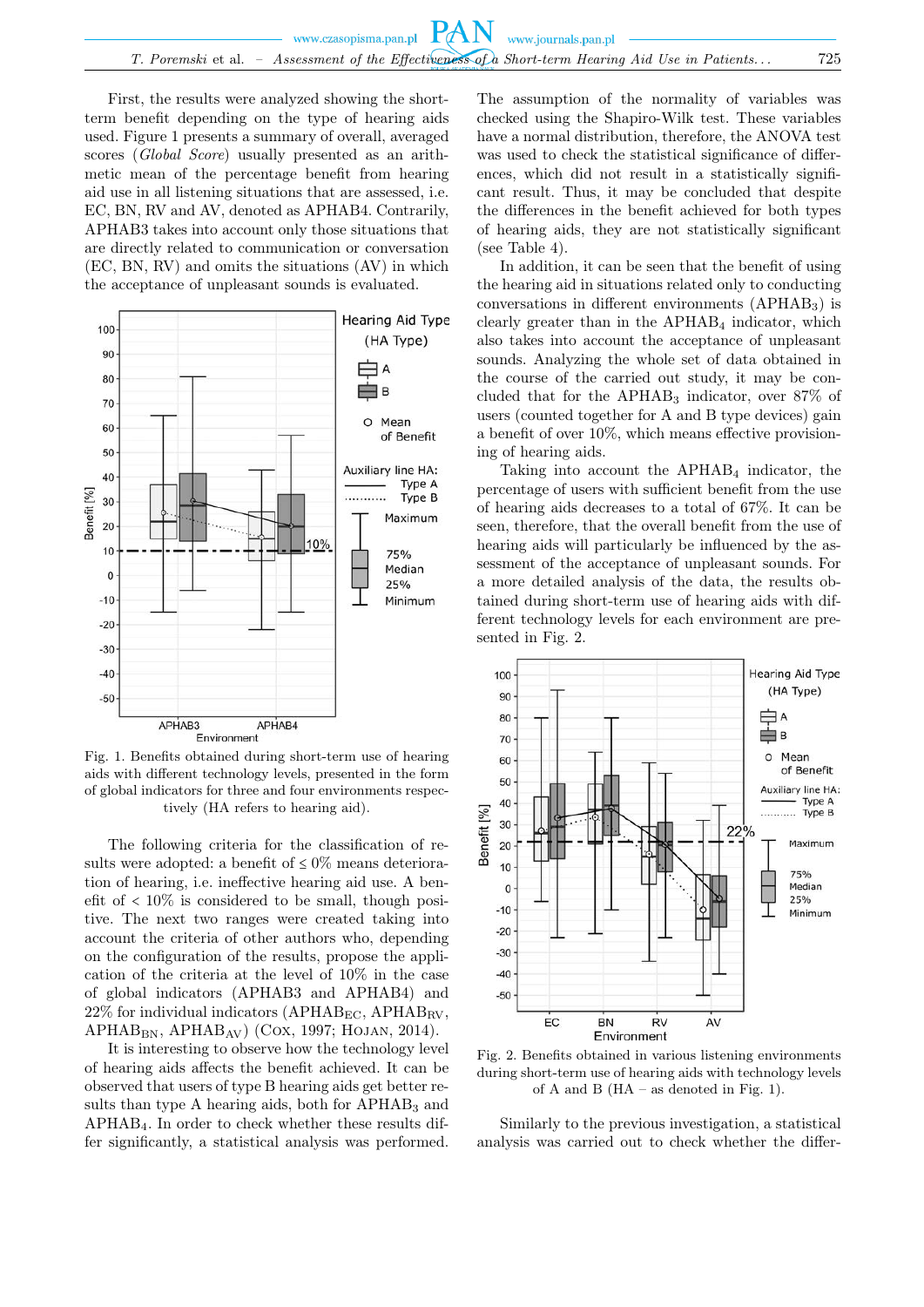Environment Statistical test p-value APHAB3 ANOVA  $p = 0.1712$ APHAB4  $\vert p = 0.1226$ EC ANOVA  $p = 0.1636$ BN  $\vert$  ANOVA  $\vert$   $p = 0.3237$ RV  $\vert$  ANOVA  $p = 0.3094$ AV Mann-Whitney U Test  $p = 0.9282$ 

Table 4. Results of the statistical analysis for determining the significance of the differences obtained when using the A and B type hearing aids.

ences visible in the benefits achieved by the users of the A and B type hearing aids are statistically significant. The EC, BN and RV variables have a normal distribution, therefore the ANOVA test was used. In the case of an AV variable that does not have a normal distribution, the non-parametric Mann-Whitney test was employed for the statistical analysis. The conducted analysis showed, as before, that the differences between the results obtained in the A and B hearing aids are not statistically significant. Table 4 summarizes the results of statistical analysis collected for the differences between the results obtained by the users of A and B type hearing aid devices.

Despite the fact that the differences obtained with two types of hearing aids (A and B) are not statistically significant, the benefits of using them differ significantly depending on the acoustic environment in which the hearing aid user is staying. The best result was obtained in the case of communication in noisy environments (BN) and the worst result concerns the acceptance of unpleasant sounds (AV). Assuming the 22% level as a borderline result indicating the effective supply of hearing aids, the percentage of users benefiting from the combined use of A and B type devices during the first 7 days can be given. Thus, about 64% of users benefited from hearing aid use when conducting a conversation in a calm listening environment (EC), 78% of hearing aid users reported benefit in noisy environments (BN), whereas in reverberation conditions (RV) 42% of them. However, only 8% of users accepted unpleasant sounds (AV) in the first period of use of the hearing aids.

Due to the fact that the analysis of the results for types A and B hearing aids does not give statistically significant differences, in the further part of the work, the analysis of the results was carried out without taking into account the type of hearing aids. This approach means that the analyzed AV variable, due to the increase in quantity, assumes a normal distribution, which consequently allows employing the MANOVA (multivariate analysis of variance) test for statistical analysis in the further part of the study.

One of the aims of the study carried out was to assess the impact of the degree of hearing loss on shortterm benefits from the use of hearing aids. Therefore, Fig. 3 presents the results obtained using global indicators.



Fig. 3. Benefit of short-term use of hearing aids for users with different degrees of hearing loss, determined by using global indicators (DHL – degree of hearing loss).

It can be observed that the greatest benefit from short-term use of the devices concerns users with moderate and then with a mild degree of hearing loss. The least benefit refers to the users with significant (severe) hearing loss. This is understandable due to the lower perceptual abilities that are the result of damage to the hearing organ. It can be seen, as in previous analyses, that the benefits are reduced when the acceptance of unpleasant sounds  $(APHAB<sub>4</sub>)$  is taken into account in their assessment. In listening situations related to conducting a conversation, for the APHAB<sup>3</sup> indicator sufficient benefits are gained by 75% of users with the mild and severe degree, and over 93% with the moderate degree. When the assessment also takes into account the acceptance of unpleasant sounds then all the indicators fall and the percentage of benefits decreases significantly below 75%. This is illustrated by the analysis presented in Fig. 4.

Analyzing the above results for individual environments, it can be noticed that in the case of mild hearing loss, they benefit the most from communication in calm EC situations (53% of users) and in noisy BN (60% users). The percentage of receiving profits in the reverberation is 25% and the unpleasant sounds accept only about 7%. The result is surprising especially because the benefits in noise are greater than in a quiet environment. The same applies to other hearing loss. This is most likely due to the fact that modern hearing aids are able to effectively enhance speech (speech enhancement) in the presence of background of noise and thus improve the perception of speech in these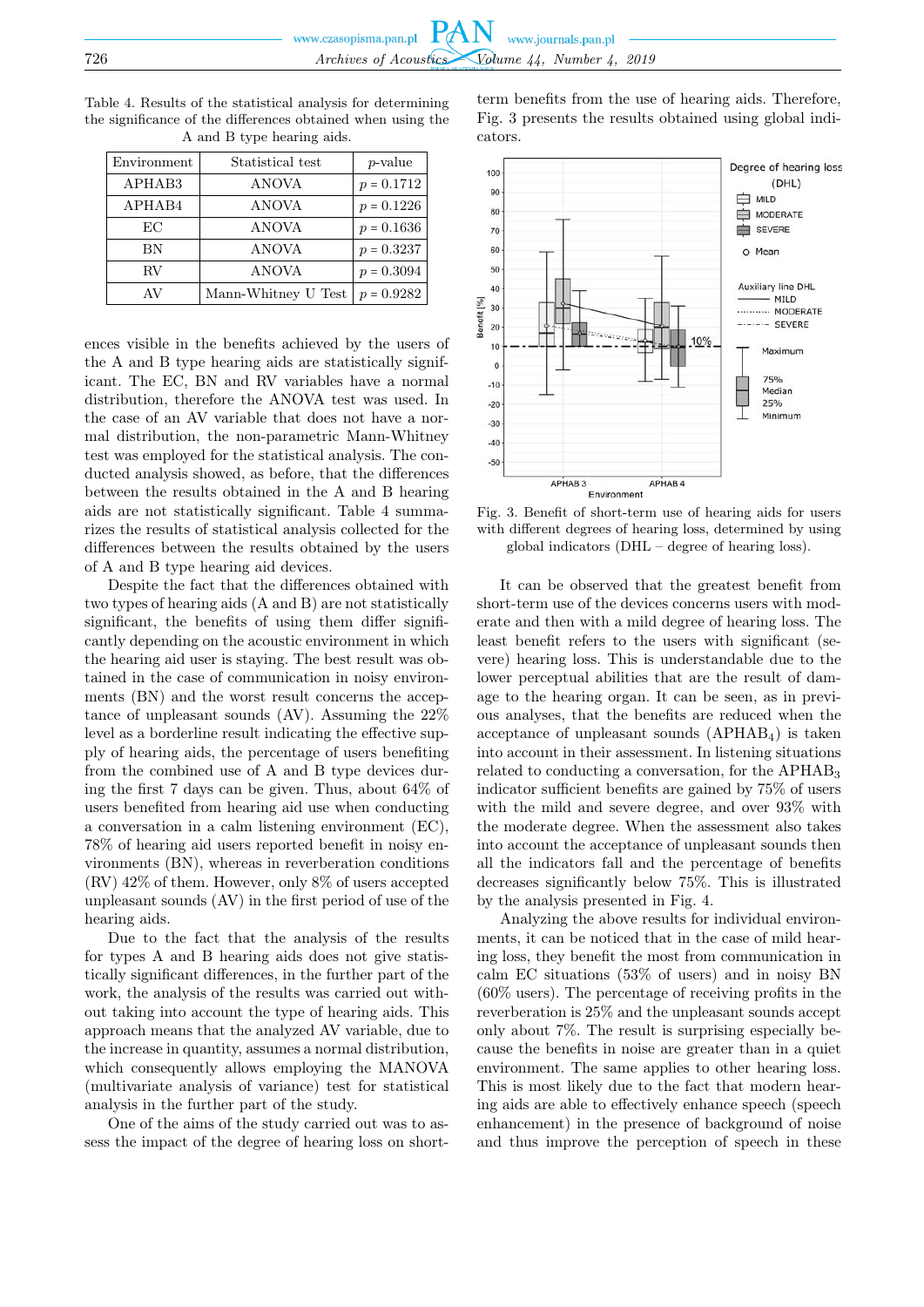

Fig. 4. Benefit of short-term use of hearing aids for users with different levels of hearing loss, determined separately for four environments (DHL – as denoted in Fig. 3).

situations. Contrarily, new hearing aid users are often overwhelmed by the sudden ability to hear every day noises, especially in quiet environment. Moreover, the lower result in EC calm situations is most likely due to the fact that in the case of mild to moderate hearing loss, communication in a calm environment does not cause too much trouble. Good effects of the use of hearing aids by users with mild hearing loss are important because it occurs that in Poland most people with such hearing loss do not decide to use hearing aids, most probably due to the fact that they do not feel significant deterioration in hearing and understanding speech (another factor may be related to that they are not entitled to a refund).

In the case of moderate hearing loss, the gain from the use of hearing aids is the highest among all other conversational situations (EC, BN, RV) but it is one of the worst for situations related to the acceptance of unpleasant AV sounds. The percentage of users benefiting in individual environments is approximately: 67% for EC, 86% for BN, 52% for RV and only 8% for AV.

For people with severe hearing loss the results are different. In this case, an efficient benefit is achieved at approx. 75% in EC and 62% in BN. In other situations, short-term use of hearing aids does not bring sufficient benefits. For the data presented in Figs 3 and 4 showing the benefits of short-term use of hearing aids for users with varying degrees of hearing loss, a statistical analysis was performed. Its aim is to check the relationship between the degree of hearing loss and the profit from the use of hearing aids determined using the APHAB questionnaire. For this purpose, a multivariate analysis of variance (MANOVA) was used for all presented variables (EC, BN, RV, AV, APHAB<sub>3</sub>, and  $APHAB<sub>4</sub>$ ). All the multivariate tests carried out (i.e. Wilks' Lambda, Hotelling-Lawley Trace, Pillai's Trace and Roy's Largest Root) yielded statistically signifi-

cant results at  $p \leq 0.0089$ . That is why, it was possible to conduct a one-way analysis of variance (ANOVA) for individual variables. BN, RV and APHAB3 are variables, i.e. environments for which at a later stage of the ANOVA analysis statistically significant differences between the compared groups were obtained. Therefore, Tukey's test was additionally performed for these groups, which allowed for distinguishing hearing loss in the given environment, whose pairs of averages differ significantly. In this way, it was found that in the case of variable BN, statistically significant differences were found between moderate-mild  $(p = 0.0062)$ and severe-moderate  $(p = 0.0395)$ . In the case of the RV variable, statistically significant differences were found between the mean for severe-moderate hearing loss ( $p = 0.0381$ ). In the case of APHAB<sub>3</sub> variable, statistically significant differences were found between the mean for moderate-mild  $(p = 0.0097)$  and severemoderate  $(p = 0.0483)$ .

As may be seen in the above charts, in some cases the dispersion of the obtained responses is large in relation to the average value. This is probably due to the fact that, firstly, the APHAB questionnaire used serves to judge the subjective hearing of the user, and thus the evaluation is dependent, among others, on the individual user's expectations and attitude toward hearing loss and hearing aids. However, it cannot be ruled out that out of 109 respondents, individual cases of negative evaluation may have occurred, when the devices have not been optimally adjusted due to, for example, residual dynamics or UCL threshold, hearing preferences or the used ear mold, etc.

### 5. Conclusions

The presented method of evaluating the effectiveness of hearing aid use after a short period of time,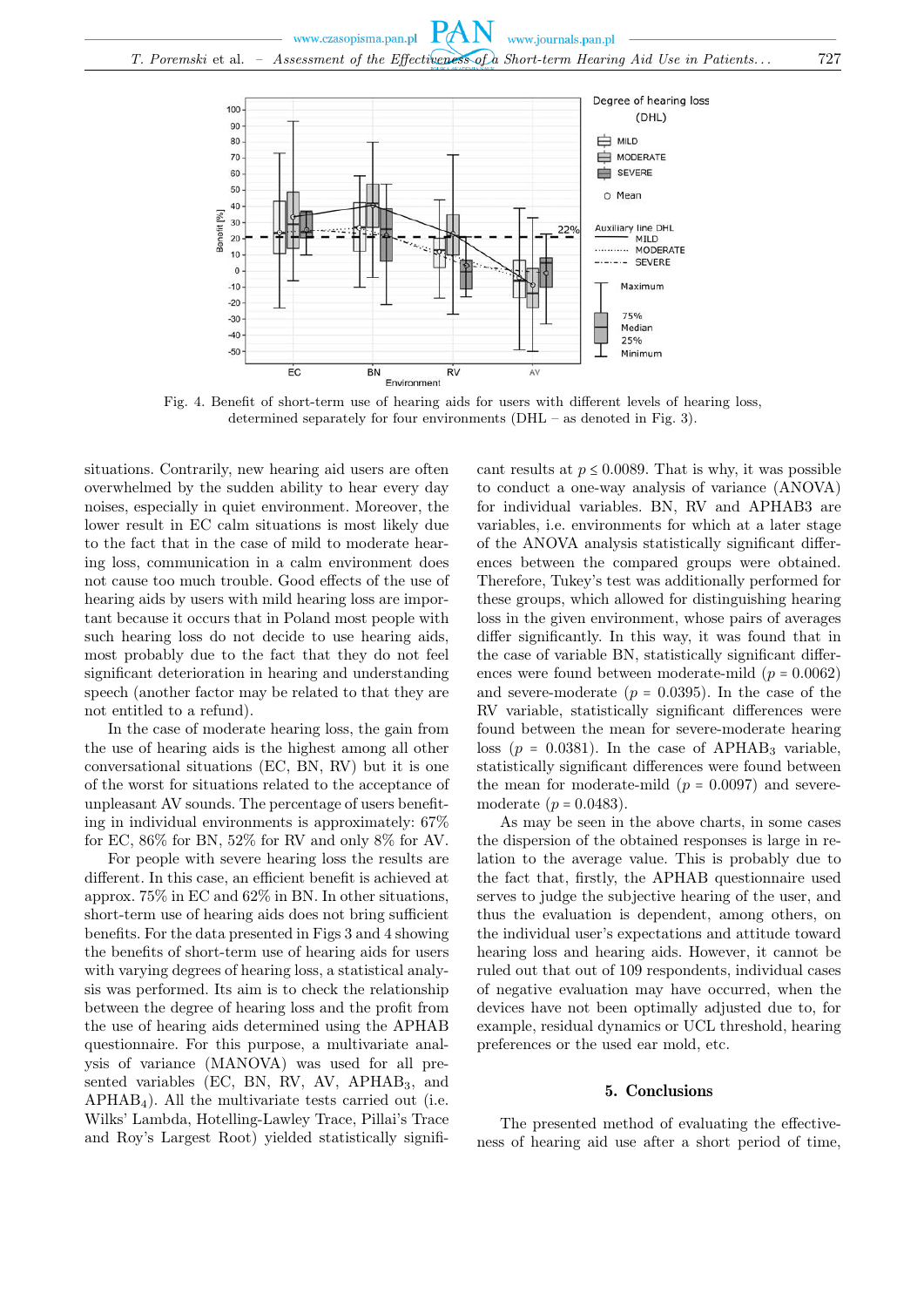due to its implementation in the form of a web-based application, allows a systematic and organized assessment of the benefits gained from the hearing aid use. The data collected in this way can easily be gathered and analyzed.

The assessment of hearing aid use is carried out for individual subjects, but the analysis of the obtained results can be performed with regard to whole groups of subjects who can be arranged according to the degree of hearing loss, duration of hearing aid use, hearing aid use experience, type of hearing aid, type of individual earmolds, etc. Conducting the assessment with the subject may serve as a tool for a more objective evaluation of aided hearing and make it easier for the person to choose from various available solutions after a short period of hearing aid use. Information obtained in this way can be used by hearing care professionals to adjust the settings of the instruments to enhance subjects' satisfaction.

The presented preliminary results of the research show that it is possible to obtain relevant and reliable information helpful in assessing the effectiveness of short-term hearing aid use. The analyzed results were obtained in a group of 109 subjects. Considering the total number of subjects, it can be concluded that a 10% improvement in speech recognition in all listening environments (APHAB3) after a short-term use of hearing aids was achieved in over 75% of the subjects. It has been observed that in the initial period of hearing aid use, the perception of unpleasant sounds has a big influence on the evaluation of aided hearing improvement. Wrong adjustment of hearing aid acoustic parameters in this regard may discourage the user from using the hearing aids and obscure the potential benefits that could be obtained from a long-term use. Therefore, when fitting the hearing aids on the first visit, special attention should be paid to careful selection of the acoustic parameters responsible for the perception of unpleasant sounds. An increasing adaptation to unpleasant sounds occurs over time, after a longer period of hearing aid use. The process of auditory adaptation will be the subject of further research with the use of survey outcomes from subjects' subsequent visits.

Analyzing the benefit of hearing aid use in each of the listening environments separately, it was noticed that in a quiet environment the highest percentage of people obtaining a benefit were those with moderate hearing loss. The worst results were obtained by the subjects with mild hearing loss. This is probably due to the fact that people who can hear sufficiently are able to communicate quite well in quiet without hearing aids. In general, it can be stated that in all situations related to conversation, the biggest benefit is obtained by the hearing aid users with moderate hearing loss.

The overall percentage of subjects gaining a benefit when communicating in noise is the highest of all the analyzed. This is quite a surprising conclusion as it shows that the subjects subjectively indicate a greater benefit from hearing aids when communicating in noise than in quiet.

The situation is different for the evaluation of benefit when communicating in reverberant rooms. The overall percentage of subjects gaining a benefit in this environment is the lowest of all the analyzed situations that concern conversation. It can be concluded then that while modern hearing aids are good at improving speech recognition in noise, reverberation is still a big challenge for both hearing aid manufacturers and users. The above conclusions coincide with the preliminary studies carried out in a group of 70 subjects by the authors of this paper (Poremski et al., 2017).

The conducted statistical analysis confirms that in listening environments in which conversation is held, the subjective  $APHAB<sub>3</sub>$  benefit is statistically significant with respect to the degree of hearing loss. Statistically significant differences depending on the degree of hearing loss are also found separately for noisy BN as well as reverberant RV environments. However, it should be remembered that this study is limited to three types of hearing loss, i.e. mild, moderate and severe as there were insufficient amount of data provided for potential hearing aid users with a profound hearing loss.

Currently, work is underway to obtain results for a much larger group of subjects. Acquiring such outcomes should allow the future development of data pointing to potential opportunities as well as limitations of specific solutions which improve hearing. Due to this, it would be possible to prepare reference data which could help to compare the life of a person starting to wear hearing aids with people using the aids successfully and predict person's benefits from hearing aid use in the future. This can also be confirmed by the results of other researchers (MCARDEL et al., 2005). They show that mean scores at 2 months and 6 months after the hearing aid intervention did not differ significantly, suggesting that the initial improvement in communication ability as measured by the global score of the APHAB was maintained for at least 6 months after the use of hearing aids. It is therefore worth investigating when the obtained results do not change. This will be the subject of further research carried out by the authors.

#### References

- 1. Aubreville M., Ehrensperger K., Maier A., ROSENKRANZ T., GRAF B., PUDER H. (2018), Deep denoising for hearing aid applications, arXiv:1805.01198 [eess.AS] [accessed June 2018].
- 2. Cochran W.G. (1952), The chi-square goodness-of-fit test, Annals of Mathematical Statistics, 23, 315–345.